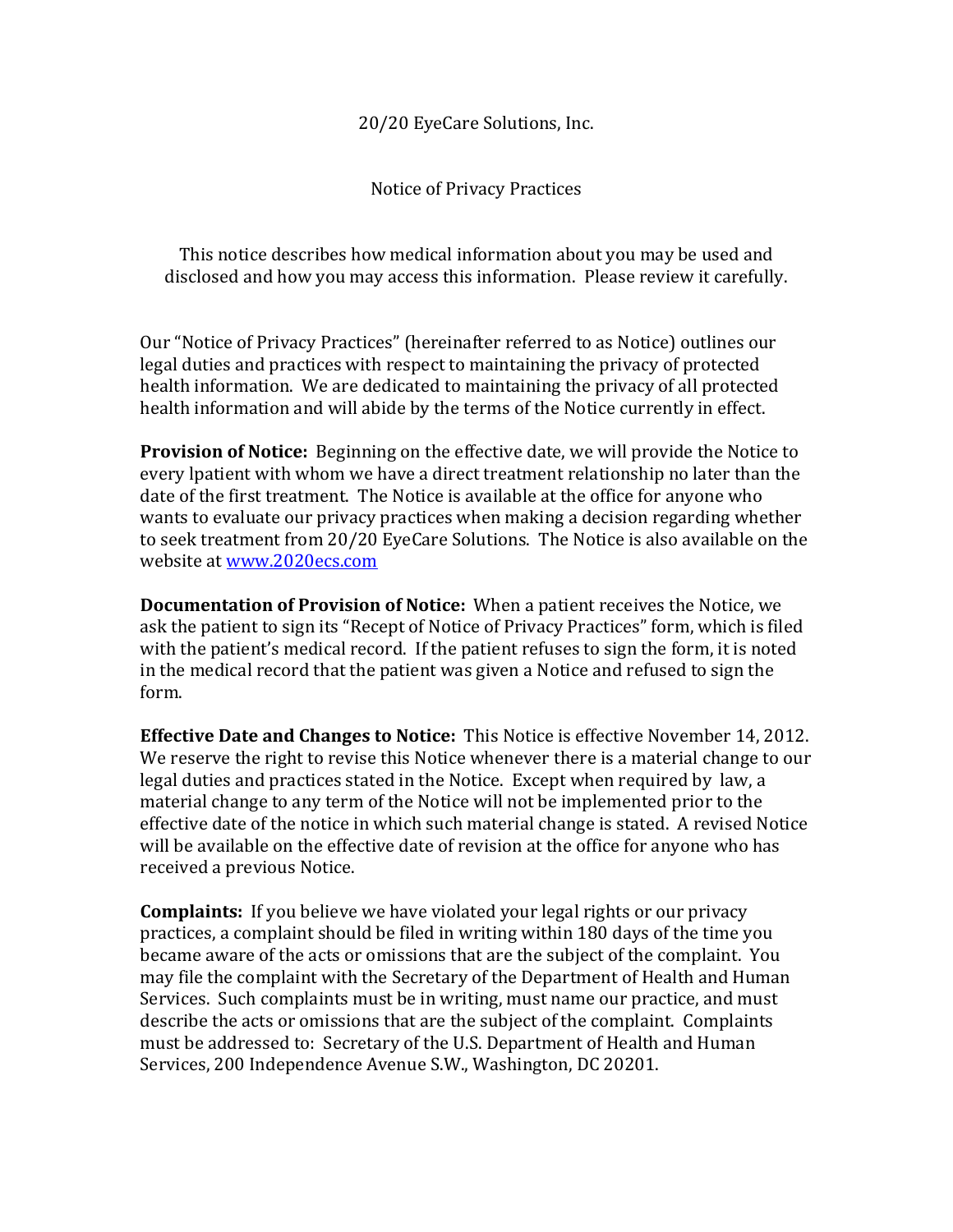We respect the right to file a complaint and will not take any adverse action, now allow any employee to take any adverse action against any person who files a complaint.

## **Uses and Disclosures of Protected Health Information**

We take all reasonable steps to ensure that protected health information we request, use and disclose is the minimum amount of such information needed to achieve the purpose for which it is intended.

We take all reasonable steps to ensure that protected health information is only used by and disclosed to individuals that have a right to such information. Toward that end, we make reasonable efforts to verify the identity of those using or receiving protected health information.

## **Uses and Disclosures-Treatment, Payment, and Health Care Operations**

We use and disclose protected health information for payment, treatment, and health care operations. Treatment includes those activities related to providing services to the patient, including releasing information to other health care providers involved in the patient's care. Payment relates to all activities associated with getting reimbursed for services provided, including submission of claims to insurance companies and any additional information requested by the insurance company so they can determine if they should pay the claim. Health care operations includes a number of areas, including quality assurance and peer review activities.

## **Uses and Disclosures-Not Requiring Authorization**

**Those Involved in Individual's Care:** We disclose protected health information to those involved in a patient's care when the patient approves or, when the patient is not present or not able to approve, when such disclosure is deemed appropriate in our professional judgment.

When the patient is not present, we determine if law authorizes the disclosure of the patient's protected health information, and if so, we disclose only the information directly relevant to the purpose for which it is intended.

We do not disclose protected health information to a suspected abuser, if, in our professional judgment, there is reason to believe that such disclosure could cause the patient serious harm.

**Required by Law:** We disclose protected health information to public health officials. This includes reporting of communicable diseases and other conditions, sexually transmitted diseases, lead poisoning, Reyes Syndrome, and mandated reports of injury, medical conditions or procedures, or food-borne illness including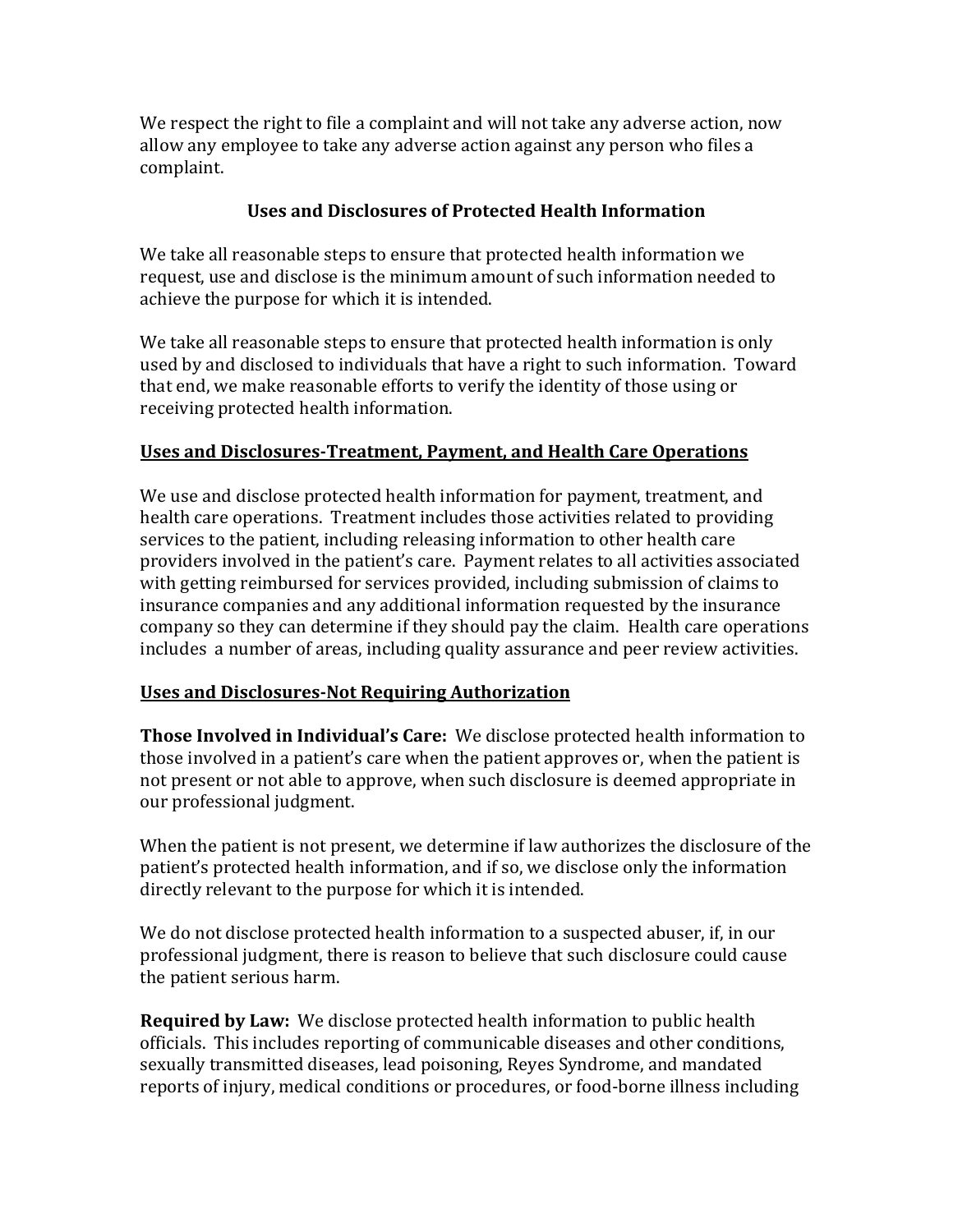but not limited to adverse reactions to immunizations, cancer, adverse pregnancy outcomes, death, birth.

We also disclose protected health information regarding victims of abuse, neglect, or domestic violence. We may disclose information about a minor, disabled adult, nursing home resident, or person over 60 years of age whom the practice reasonable believes to be a victim of abuse or neglect to the appropriate authorities as required by law or, if not required by law, if the individual agrees to the disclosure. This includes child abuse and neglect, elder abuse and exploitation, abused and neglected nursing home residents, or disabled adults abuse.

When reporting disclosures required by law, we report such disclosures to patients and their agents or personal representatives unless, in the exercise of our professional judgment, we believe that informing such individuals would place someone at risk of serious harm. We will also not inform a person who we believe is responsible for abuse, neglect, or other injury, if we believe that informing such a person would not be in the best interests of the individual, as determined by our professional judgment.

**Health Oversight Activities:** We use and disclose protected health information as required by law for health oversight activities. Such information may be used and released for audits, investigations, licensure issues, and other health oversight activities, including, but limited to hospital peer review, managed care peer review, or Medicaid or Medicare peer review.

**Judicial and Administrative Proceedings:** We disclose protected health information for judicial and administrative proceedings in response to an order of a court or an administrative tribunal; or a subpoena, discovery request or other lawful process, not accompanied by a court order or an ordered administrative tribunal.

**Law Enforcement Purposes:** We disclose protected health information to law enforcement officials for law enforcement purposes.

**Organ, Eye, Cadaveric or Tissue Donations:** We use and disclose protected health information to facilitate organ, eye or tissue donations.

**To Avert a Serious Threat to Health or Safety:** We use and disclose protected health information to public health and other authorities as required by law to avert a serious threat to health or safety.

**Specialized Government Functions:** We use and disclose protected health information for military and veteran activities, national security and intelligence activities, and other similar activities as required by law.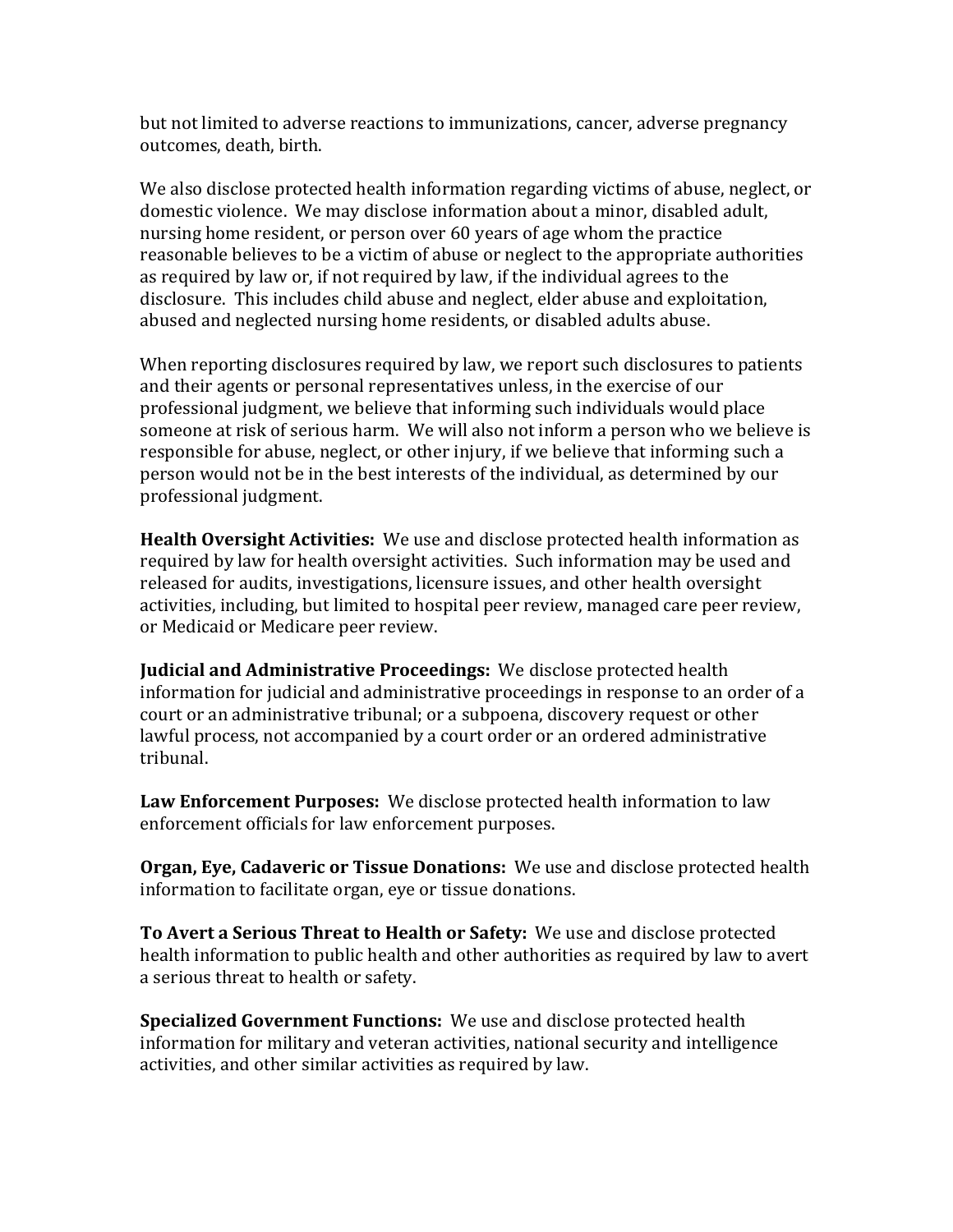**Emergency Situations:** We use and disclose protected health information as appropriate to provide treatment in emergency situations. In those instances where we have not previously provided our Notice of Privacy Practices to a patient who receives direct treatment in an emergency situation, we will provide the Notice to the patient or personal representative as soon as practicable following the provision of the emergency treatment.

**Marketing Purposes:** We do not use or disclose any protected health information for marketing purposes.

**Appointment Reminders:** We will contact patients or their personal representatives by mail, telephone, texting, e-mail or other means with appointment reminders or information about treatment alternatives or other health-related benefits and services that may be of benefit to the patient.

**Other Uses and Disclosures:** We do not disclose protected health information to an employer or health plan sponsor, for underwriting and related purposes, for facility directories, to brokers and agents, or for fundraising. If an individual wants the practice to release his or her protected health information to employers or health plan sponsors, for underwriting and related purposes, for facility directories, or to brokers and agents, the he or she can contact the practice and complete an appropriate written authorization.